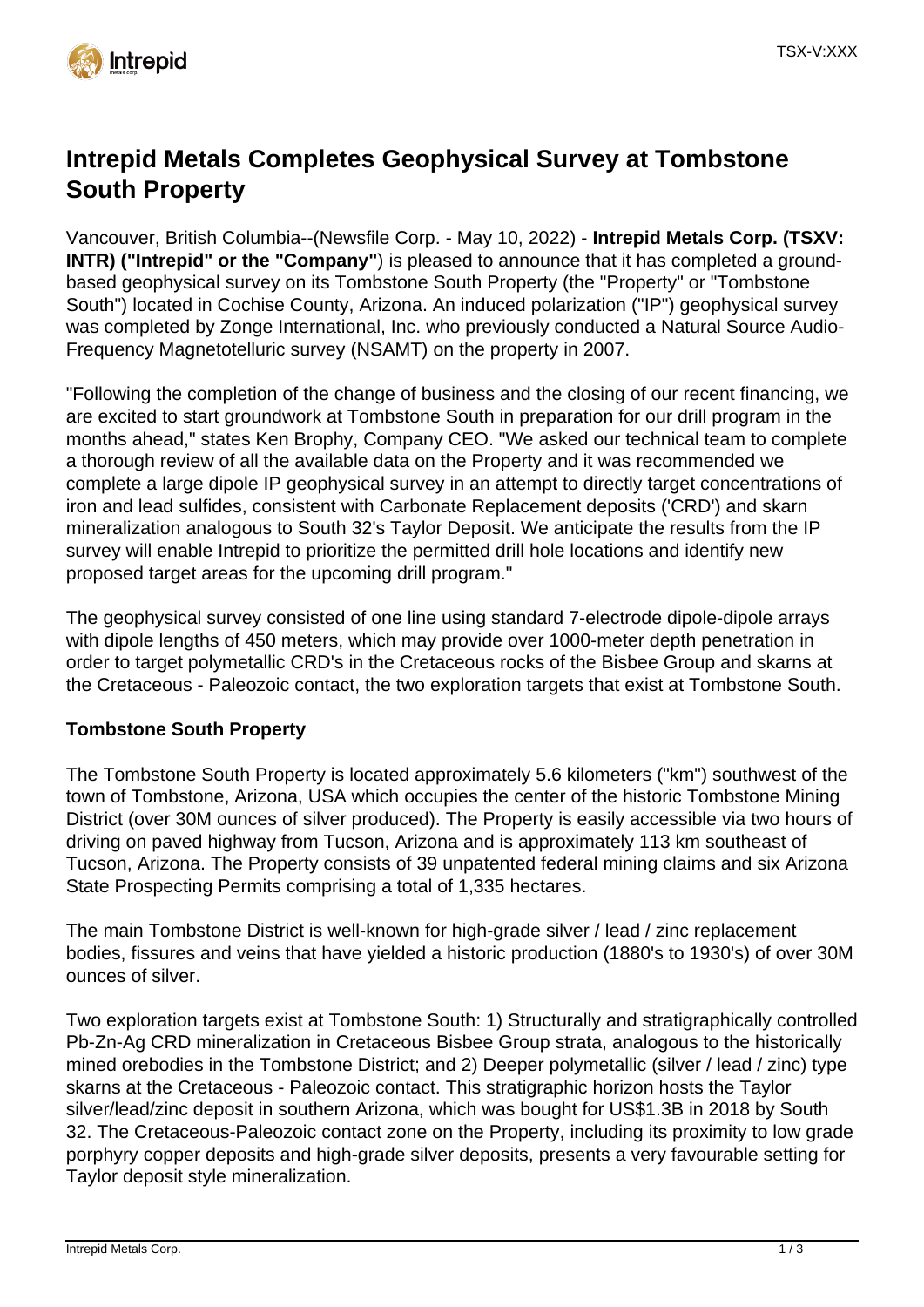

For additional information on the Tombstone South Property please refer to the National Instrument 43-101 Technical Report dated effective May 10, 2021 entitled "Technical Report on the Tombstone South Property, Cochise County, Arizona, USA" filed on SEDAR at [www.sedar.com.](https://www.newsfilecorp.com/redirect/D34GOtW5xz)

Dr. Chris Osterman, P. Geo, a consultant of the Company, is a Qualified Person ("QP") as defined by National Instrument 43-101. Dr. Osterman has reviewed and is responsible for the technical information disclosed in this presentation as it relates to the Tombstone South Property.

# **About Intrepid Metals Corp.**

Intrepid is developing a potential high-grade silver/lead/zinc project in close proximity to producing mines. For more information on Intrepid, please visit [www.intrepidmetals.com.](https://www.newsfilecorp.com/redirect/rYwWpSJZ7w)

# **INTREPID METALS CORP.**

On behalf of the Board "Mark J. Morabito" **Chair** 

# **For further information regarding this news release, please contact:**

Investor Relations 604-681-8030 [info@interpidmetals.com](mailto:info@interpidmetals.com)

# **Cautionary Note Regarding Forward-Looking Information**

Certain statements contained in this release constitute forward-looking information within the meaning of applicable Canadian securities laws. Such forward-looking statements relate to: (i) future exploration plans; and (ii) the exploration potential of the Property.

In certain cases, forward-looking information can be identified by the use of words such as "plans", "expects", "budget", "scheduled", "estimates", "forecasts", "intends", "anticipates" or "believes", or variations of such words and phrases or state that certain actions, events or results "may", "could", "would", "might", "occur" or "be achieved" suggesting future outcomes, or other expectations, beliefs, plans, objectives, assumptions, intentions or statements about future events or performance. Forwardlooking information contained in this news release is based on certain factors and assumptions regarding, among other things, the results of exploration activities, expectations and anticipated impact of the COVID-19 outbreak, commodity prices, the timing and amount of future exploration and development expenditures, the availability of labour and materials, receipt of and compliance with necessary regulatory approvals and permits, the estimation of insurance coverage, and assumptions with respect to currency fluctuations, environmental risks, title disputes or claims, and other similar matters. While the Company considers these assumptions to be reasonable based on information currently available to it, they may prove to be incorrect.

Forward looking information involves known and unknown risks, uncertainties and other factors which may cause the actual results, performance or achievements of the Company to be materially different